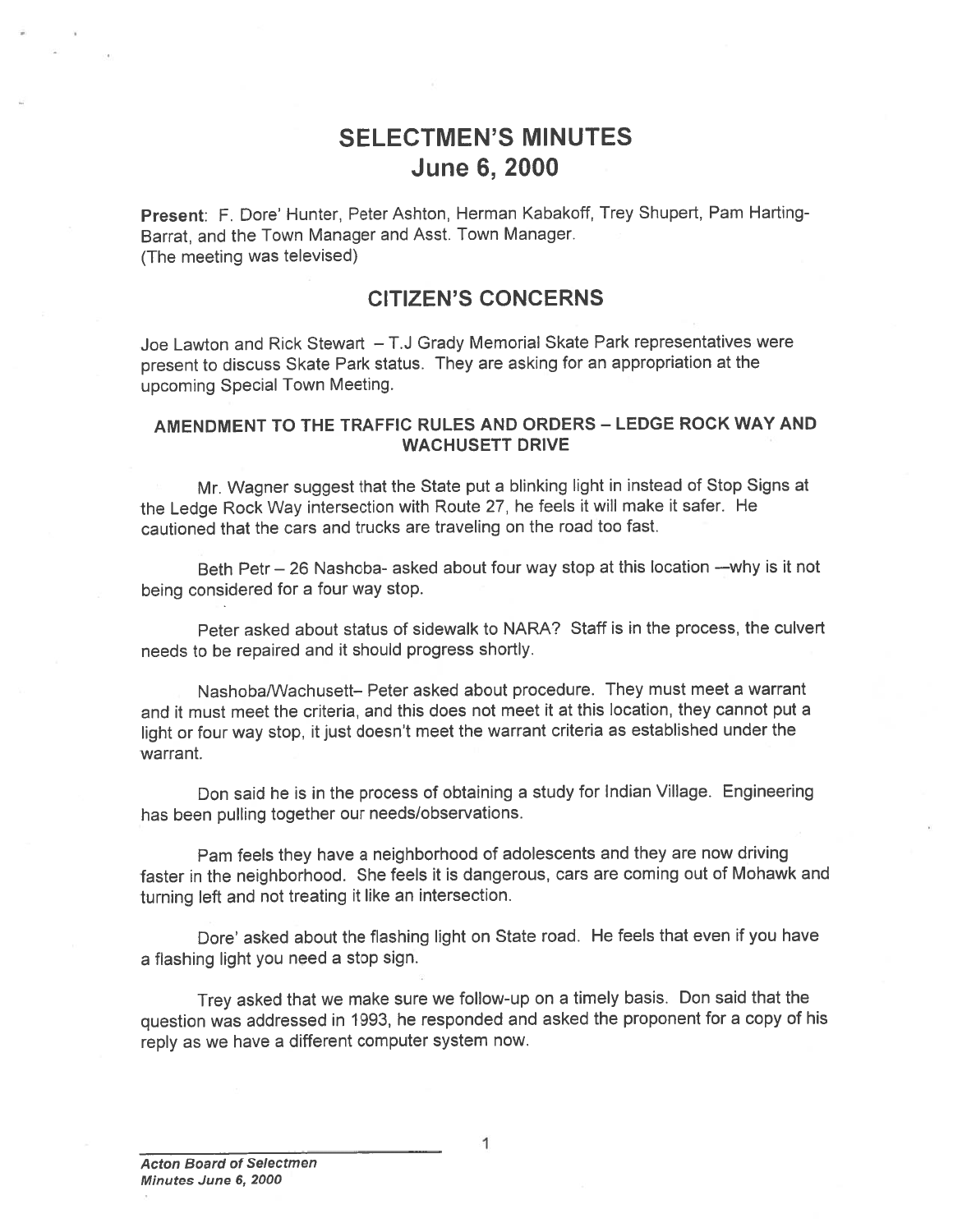Herman looked at the intersections and the need is there. HERMAN KABAKOFF - Moved we vote to install stop signs and Wachusetts/Nashoba Road and Ledge Rock Way as outlined in the repor<sup>t</sup> of the Engineer. TREY SHUPERT — Second. UNANIMOUS VOTE

### CONSERVATION COMMISSION OVERSIGHT MEETING

Matt Liebman, Chairman, outlined the members and their backgrounds. He gave an overview of the duties of the ConsCom. They are working on updating the open space report. They monitor wetland filling. They review <sup>p</sup>lans to build and they sugges<sup>t</sup> ways of avoiding the wet lands. They issue permits and monitor the work when possible.

They work closely with Engineering and Board of Health and lesser with Planning.

They need to up date and strengthen their bylaws to better conform with the State regulations. They noted that they have small violations, which they do not have the time to follow-up on and wanted to improve inter-board communication.

Dore' updated them on the bringing in the list of current and future Land Stewardship membership committee members into the regular process of appointment by the Board of Selectmen.

Pam asked about the impact of Title <sup>5</sup> and wetland encroachment. They are exempted from the Bylaw for replacement, but have to follow the State Act.

Herman asked about any requests you have that the Board could aid them in. Matt said GIS system is needed and feels that town needs to have this.

Peter commented on the overview materials he felt it should be given to the public. He wanted to know how often they have appeals. They felt it was 3-4 in the last three years

Linda MacElroy — The Land Steward Committee is <sup>a</sup> sub-committee of the Conservation Commission. Under the recommendation of the open space plan. They want safe trails but they do not want to encroach too much into the land. They have <sup>a</sup> committee of 12. She asked for any extra money to produce the maps. Dote' asked that she ge<sup>t</sup> her reques<sup>t</sup> into the Town Manager. They are pursuing grants when they can.

### CABLE ADVISORY COMMITTEE — UNDERGROUND WIRE PLACEMENT

David Green Director of Community Affairs. They are requesting permits to upgrade the underground system to improve the system and offerings. They will be putting new cable underground on about <sup>14</sup> miles of roadways and the rest of the connections will be on poles. They have agree<sup>d</sup> to the outlined items suggested by the Engineering.

Don said he was confident that they had met all requirements. Dote' asked about trenching on private lands. They will only be involved with the ones on public ways.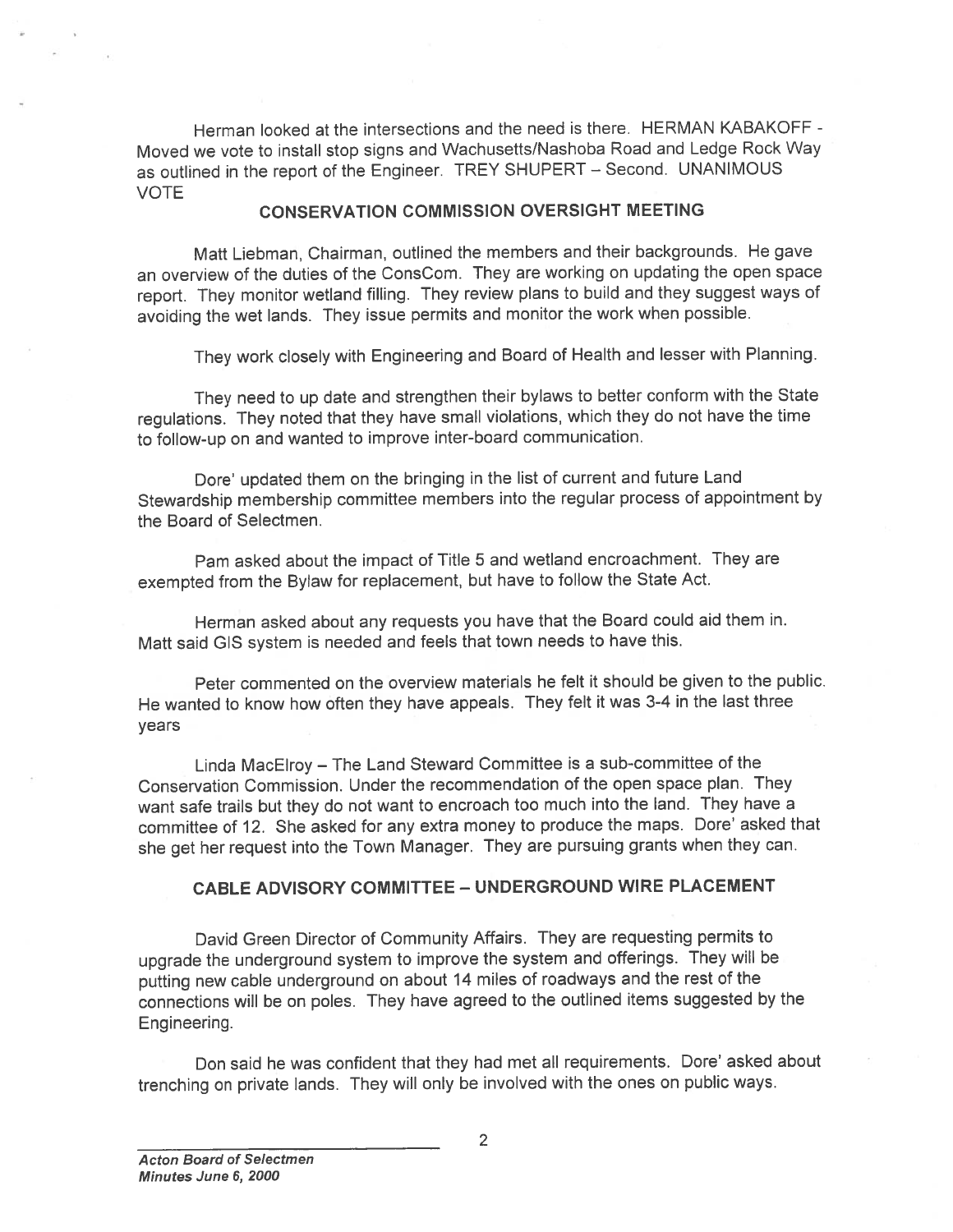Herman asked if this would ge<sup>t</sup> into the way of sewers? He asked about any work overhead concurrent with the sewer installation. They will not be in the way of the sewer project, and <sup>p</sup>lan to be complete by end of July.

Peter asked if they would be using any town resources. They will hire police details at their cost. The town will have to inspect their work.

Pope Road Resident was concerned that the trees would be affected. And asked about how they are documented. The license required providing the town with location maps on grid. They will most likely boar under and come out the other side of the trees if they are in the way.

Farmstead way wanted to know about the underground sprinklers. He wanted to be sure they are bonded. Cable vision is bonded and insured and the town is indemnified.

Johna Laufer — Marshall Path — asked about dig safe markings. They are required to contact Dig Safe and wait <sup>72</sup> hours before work commences.

Steve Davidson - North Briar. Concerned about open trenches. The contractor said they do not leave open trenches. They will use goo<sup>d</sup> grass seed or hydro seed.

In addition, before work begins on <sup>a</sup> street, they will pu<sup>t</sup> door hangers on <sup>48</sup> hours in advance and they will pos<sup>t</sup> <sup>48</sup> hours on the cable channel.

PAM HARTING-BARRAT Moved to gran<sup>t</sup> the permit to dig on the streets as outlined in the documents presented by Cablevision. HERMAN KABAKOFF — Second. UNANIMOUS VOTE

SHORT TERM BRIDGE LICENSE — HERMAN KABAKOFF — Moved to extend the license until Midnight on June 20<sup>th</sup>. – PETER ASHTON - Second. UNANIMOUS

### SPECIAL TOWN MEETING

MaryAnne Ashton was presen<sup>t</sup> to discuss the reques<sup>t</sup> to have <sup>a</sup> Special Town Meeting on November <sup>13</sup> and Special Election on November 20. Herman said that his persona<sup>l</sup> opinion that they should reassess the one week ballot turnaround. He suggested more like 30-40 days,

Pam said the sooner the better and had faith that the school committee made this decision properly. SBA requires submission of drawings and they need the additional time. Maryanne agree<sup>d</sup> that we wanted an educated electorate. She said the PR work is not the issue, she said that the BOS and Fincom would like the time to research and react. The issue will be discussed at next ALG. She said they need at least 8 weeks. Herman still felt that they would have time to disseminate educational materials.

They will continue this at ALG and June 20<sup>th</sup> BOS meeting.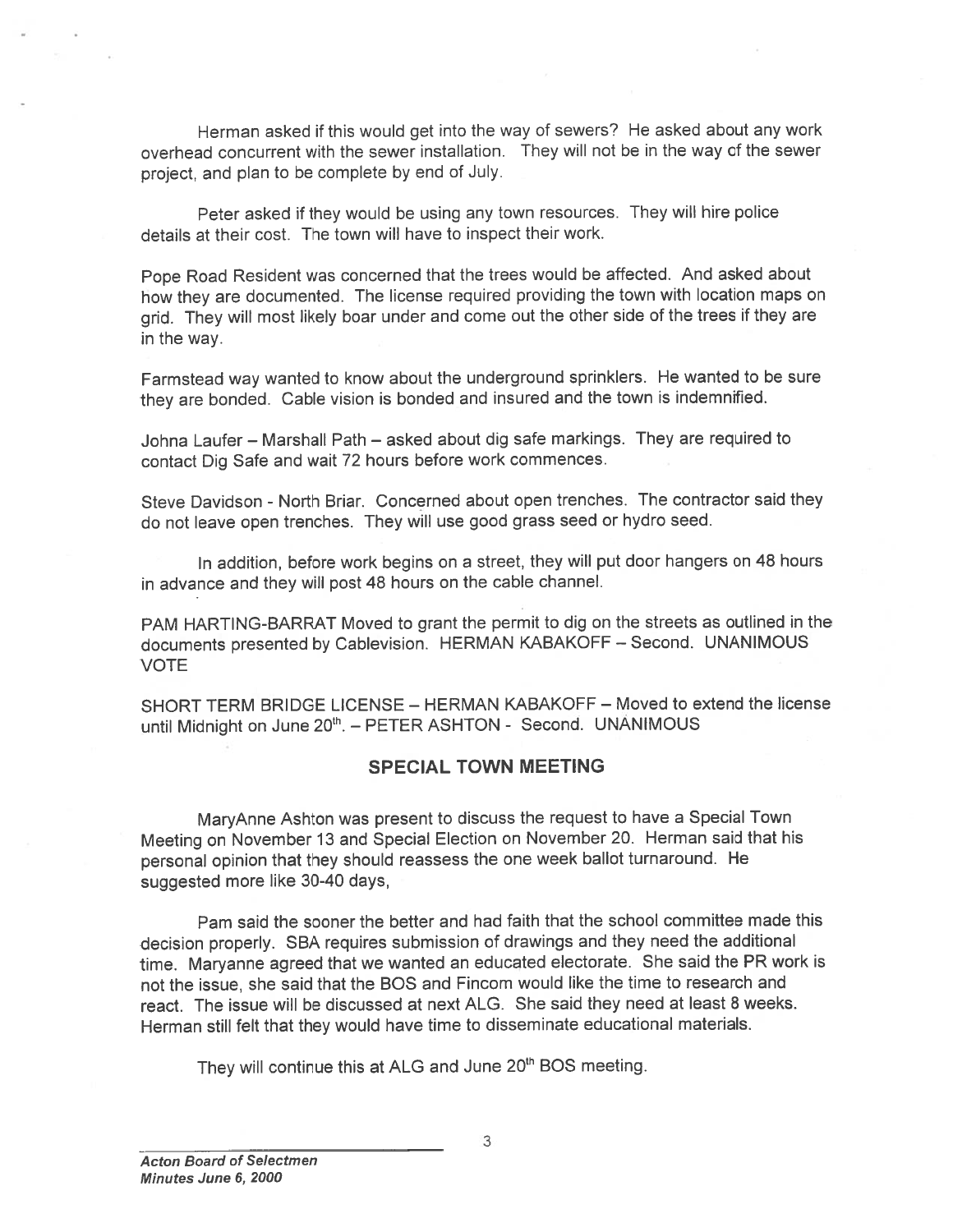### POLICE AND FIRE CHIEF REPORTS RELATED TO THE BENNETT ASSOCIATES STUDY.

Acting Chief Widmayer has made an effort to comply with all suggestions and has already been implementing them. They are trying to continue with moving toward more community policing activities. Time is spen<sup>t</sup> at the senior center and library as well as the safety officer running radar in response to citizen complaints.

Indian Village is <sup>a</sup> hot area for calls for service. He noted that the only real problem with the report was the statement status quo and he strongly disagrees and believes that the amount of training has increased from the past administration. Dispatch has been brought into line with no money spent. He would like to rewrite the manual so that it is easier to use. He is unfortunately struggling with low manpower.

Dore' noted that all the events that have occurred has made him defend an organization that he did not make, and urge<sup>d</sup> him to pursue the smaller manual.

Dore' suggested that he give Don any money requests. Dore' wanted us to hold some sort of accreditation status.

Trey commented that he supports what Dore' stated. He was impressed with this response. He noted that his comments pro/con be expanded to include why you can implement or and why not.

Peter agree<sup>d</sup> and said it was <sup>a</sup> very impressive response. He wanted to see additional data on accidents. He wanted to be sure they are moving toward an accreditation

Herman was impressed with the data that goes into the police activities and what went into the response.

Pam noted that his response was much written than what the consultant delivered. She was unsure how they operate in that building. She had recent conversation with Martha Coakley and noted that she was very impressed with his response in recent involvement with the DA's office. Frank said that he had begun to foster <sup>a</sup> relationship with the DA's office as well as other groups since he took over in September.

Dote' noted the <sup>p</sup>hysical <sup>p</sup>lant situation. He wanted to work out <sup>a</sup> schedule so we can broaden the community's review of the station.

Charlie Kadlec suggested videotape of the conditions and run it on the local cable network.

Chief Craig gave an overview of his memo. He addressed the points noted by the report. He is currently trying to coordinate ways to make suggested changes.

Dore' said it was <sup>a</sup> very goo<sup>d</sup> response. He noted that this facility would be improved if it were voted.

4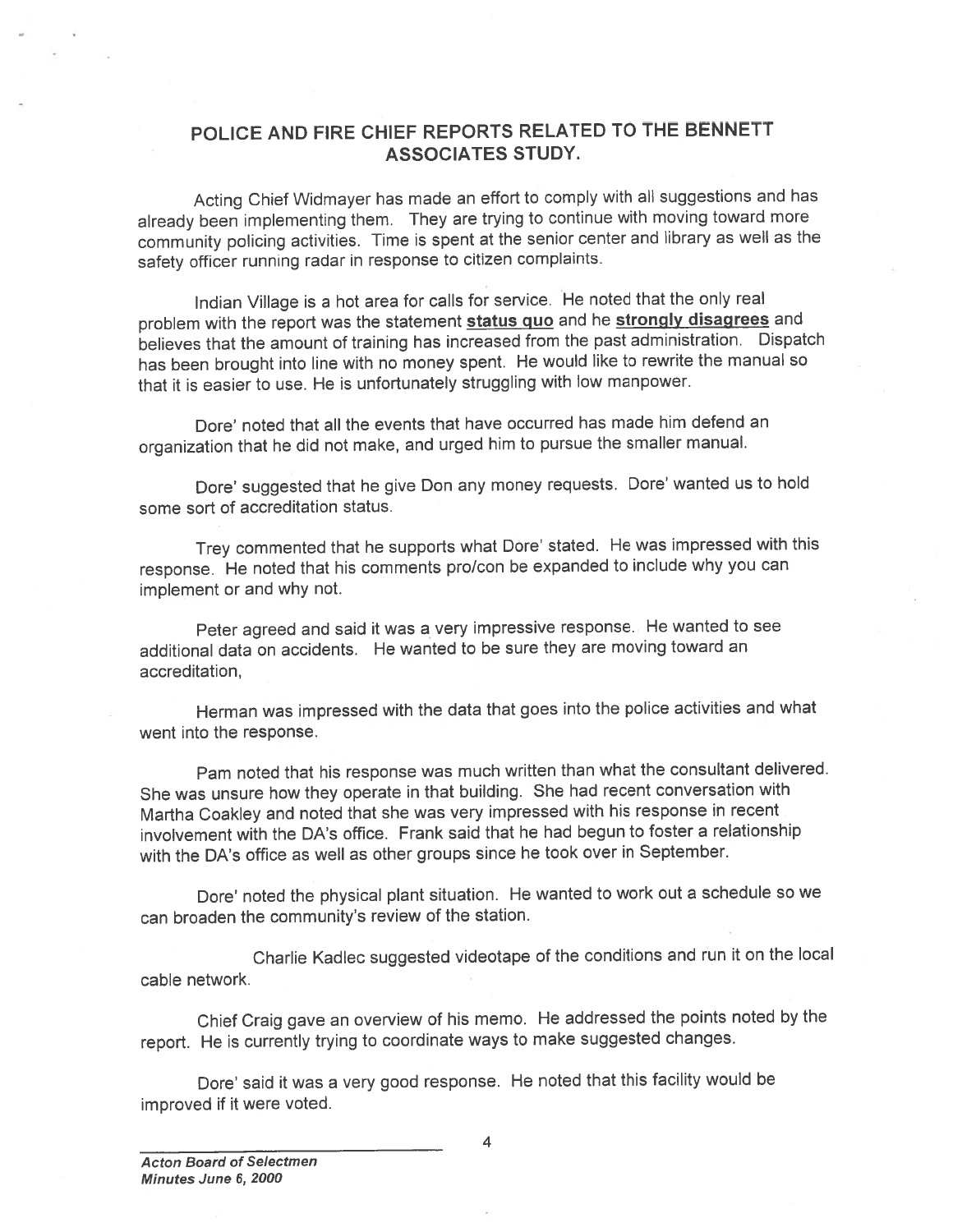He wanted to discuss the future of the two entities coming together. He is still unhappy with sick time usage.

Pam asked about EMS.

Herman noted that he did not have any questions at this time.

Peter said the matrix was very helpful. And will delve into this at <sup>a</sup> later

date.

Trey suggested that both Frank and Bob have pu<sup>t</sup> diligent efforts into implementing the suggested changes. He wanted to see the consultant's back to have <sup>a</sup> more meaningful exchange on the recommendations and responses.

### SELECTMEN'S BUSINESS

#### LONG RANGE PLANNING COMMITTEE

Will be discussed at <sup>a</sup> latter meeting

RECREATION FEES — Dote' asked about the pro former status, Herman is reviewing. HERMAN KABAKOFF -Moved to take Nancy's structure for pricing and reduce by 45% and Fund the concerts for free to citizens of Acton as <sup>a</sup> thank you for funding this facility. No Second. Motion fails.

Dore', Trey and Peter felt that we could offer the last one for free if the first 6 are a success. Don cautioned that they are to be self-supporting. We need to ge<sup>t</sup> <sup>a</sup> track record on this before we offer free events that cost us money to produce.

PETER ASHTON — Moved to approve the original fees as laid out in Nancy's memo with the proviso of looking at it again after series <sup>5</sup> to see if we can reduce the fee. PAMELA HARTING-BARRAT — Second. 4-1 Herman NO.

POLICY SPONSORSHIP AND ADVERTISING ON FIELDS. — Peter tightened up the language significantly. He also made it very clear the BOS were the final control. He also go<sup>t</sup> feedback about the leagues sponsorship. TREY SHUPERT -Moved to approve it in principal and make word changes, and live with it for <sup>a</sup> while, HERMAN KABAKOFF — Second. UNANIMOUS VOTE.

Chairman Hunter asked staff to pu<sup>t</sup> this on <sup>a</sup> fall meeting for review.

ROBBINS MILL - Dore' discussed the property and Fin com suggestions. Don was asked to share his thoughts. He has reviewed the writings and spoken with several people. He noted that the owner is in the subdivision process. To negotiate against <sup>a</sup> <sup>120</sup> sub division would not be fruitful. He said the FinCom memo suggested we go into the development business and he did not see that happening. Dore' asked about the appraisal.

Herman said he thought it was premature to act now, he wanted to wait and proceed in the future.

Peter said it is premature to ge<sup>t</sup> the appraisal. The <sup>p</sup>lanning board could make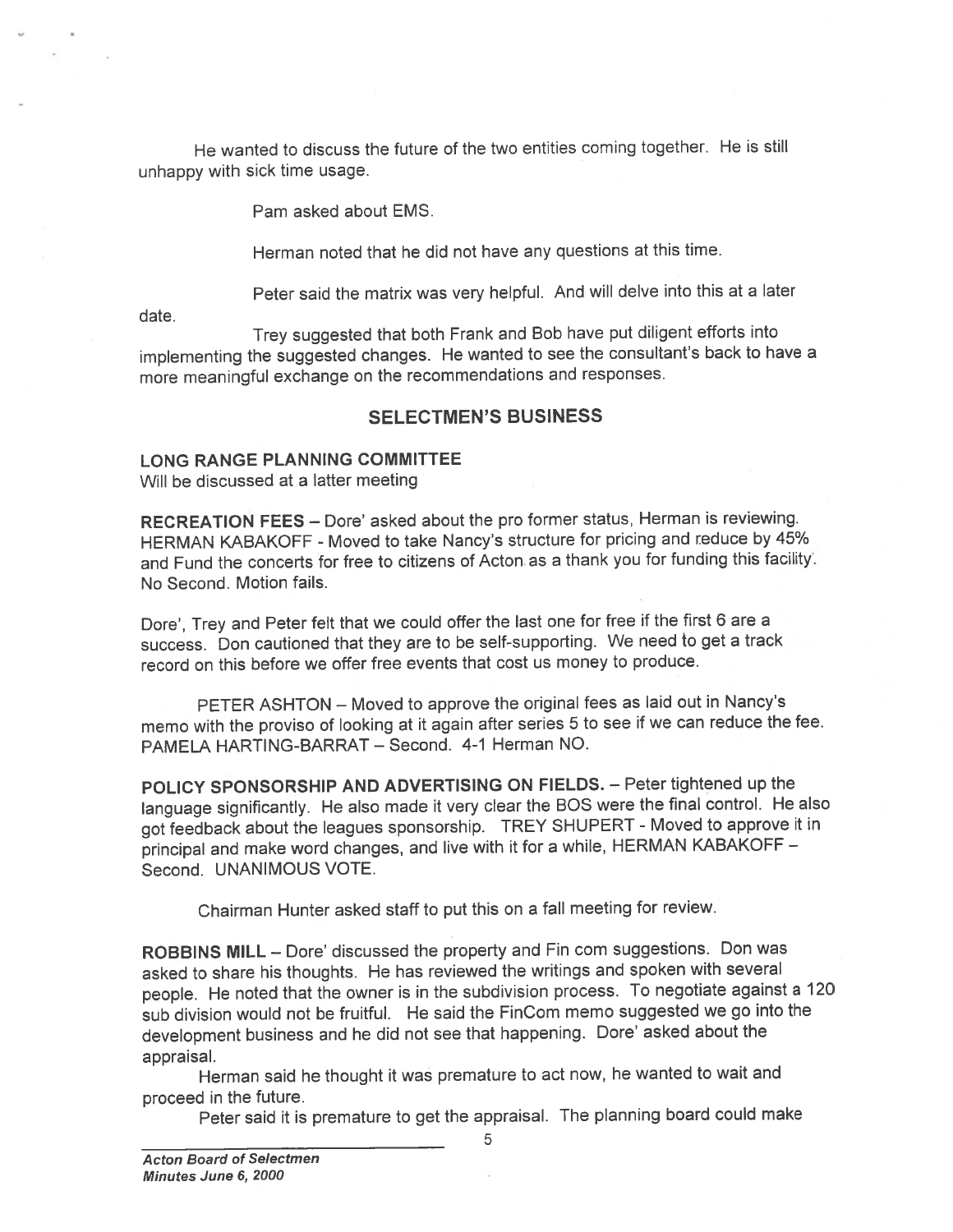decisions that would affect the assumptions. We could ge<sup>t</sup> the Appraisal when we know where we are going. He felt that Don should be authorized to contact the owner to see what sense or options we have.

Dore' suggested to encourage the Manager to chat with the landowner.

John Prendiville said we should wait to see how it turns out and agrees with Herman's opinion on how to proceed.

Pam felt we needed to proceed to have Don make contact.

Trey said we should go forward and ask the question and ask what's the status and where do we stand.

Bill Mullin said that the Conservation Trust letter outlined their thoughts, and felt <sup>a</sup> process of due diligence had been, and will continue to be followed.

#### ABYS SPORTS TURF MANAGEMENT SCHOLARSHIP

Don said this <sup>a</sup> very generous offer but takes our staff away for <sup>a</sup> while. He suggested we accep<sup>t</sup> it and look at it closet.

HERMAN KABAKOFF — Moved to accep<sup>t</sup> the gift. PETER ASHTON — Second. UNANIMOUS VOTE.

SRF BONDS TREY'SHUPERT - Moved to approve with the conditions noted in the bond package. PAM HARTING-BARRAT, Second. UNANIMOUS VOTE.

#### OTHER BUSINESS

#### CONSENT

TREY SHUPERT - Moved to approve - PAM HARTING-BARRAT - Second. UNANIMOUS VOTE.

#### TOWN MANAGER'S REPORT

Don reported that Sharon (Tess) Summers is leaving to go to the Regional Schools as Finance Director

#### EXECUTIVE SESSION

TREY SHUPERT — Moved to go into Executive Session for the purpose of Salary negotiations with the board adjourning at the conclusion of such Executive Session. PETER ASHTON – Second. Roll Call Taken, All Ayes.  $M$ otigy carries unanym gusly

Date I lerk

Acton Board of Selectmen Minutes June 6, 2000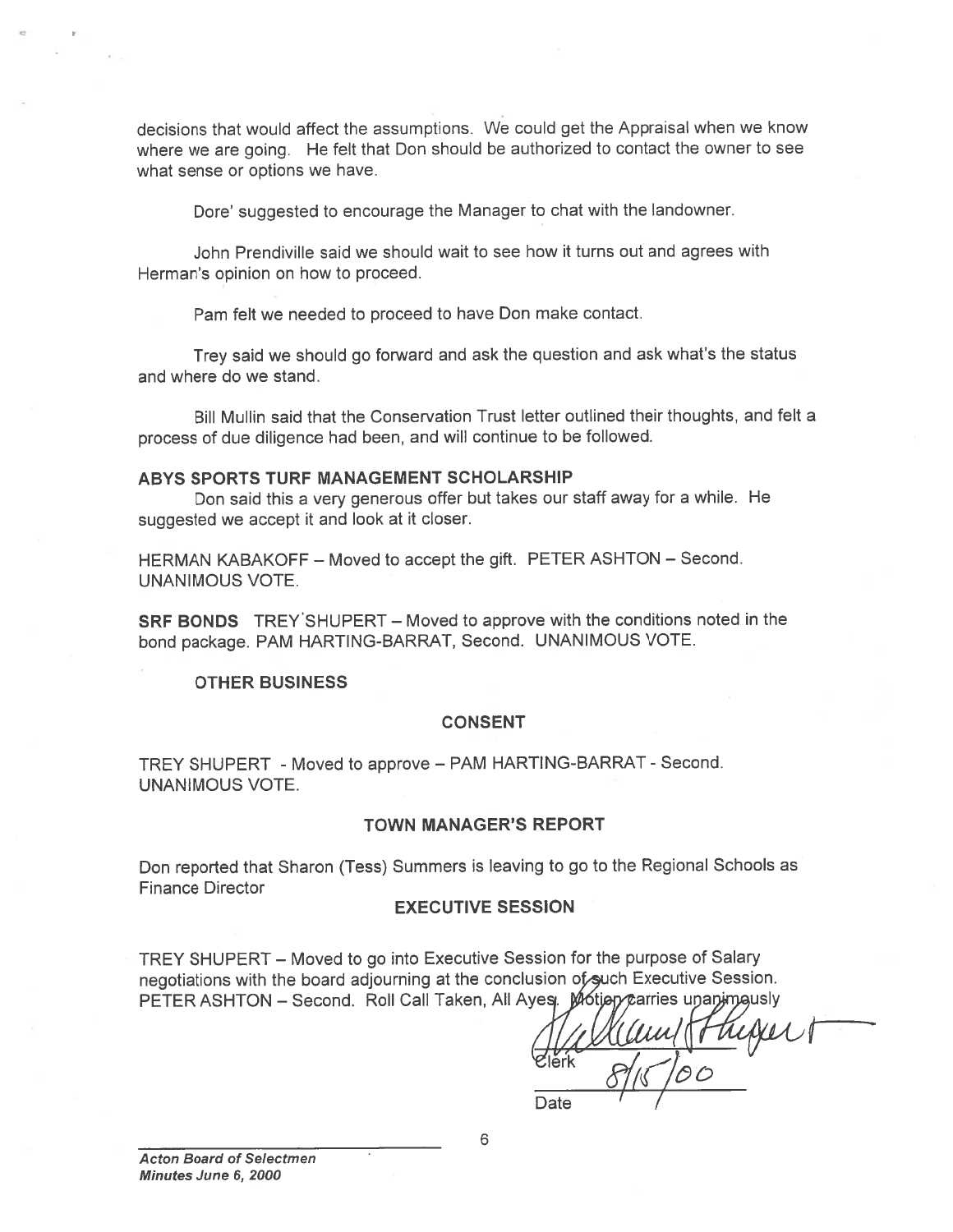June 2, 2000

TO: Board of Selectmen

FROM: F. Dore' Hunter, Chairman

SUBJECT: Selectmen's Report

# AGENDA June 6, 2000 7:30 P.M. -Room 204

## I. CITIZEN'S CONCERNS

# II. PUBLIC HEARINGS & APPOINTMENTS

- 1. 7:33 AMENDMENT TO TRAFFIC RULES AND ORDERS Stop Signs for Ledge Rock Way and Wachusett Drive - Enclosed <sup>p</sup>lease find materials in the subject regard for Board action.
- 2. 7:35 CONSERVATION COMMISSION OVERSIGHT MEETING
- 3. 8:00 CABLEVISION UNDERGROUND HEARING- Representatives of Cablevison will be in to describe proposed upgrade activities.
- 4. 8:15 SPECIAL TOWN MEETING Enclosed please find <sup>a</sup> reques<sup>t</sup> from the School Committee for <sup>a</sup> November 2000 Special Town Meeting.
- 5. 8:25 POLICE AND FIRE CHIEF REPORTS RELATED TO THE BENNETT ASSOCIATES STUDY - Enclosed please find materials in the subject regard.

## III. SELECTMEN'S BUSINESS

- 6. LONG RANGE PLANNING COMMITTEE Discussion continued from May 23rd meeting.
- 7. RECREATION FEES AND POLICY Discussion continued from May 23<sup>rd</sup> meeting.
- 8. ROBBINS MILL Discussion continued from May  $23<sup>rd</sup>$  meeting.
- 9. ABYS SPORTS TURF MANAGEMENT SCHOLARSHIP Enclosed please find correspondence from the NB Youth Soccer offering <sup>a</sup> donation of <sup>a</sup> Sports Turf Management scholarship to the Recreation Department.
- 10. SRF BONDS Enclosed <sup>p</sup>lease find Bond Documents materials for Board review and approval.
- 11. OTHER BUSINESS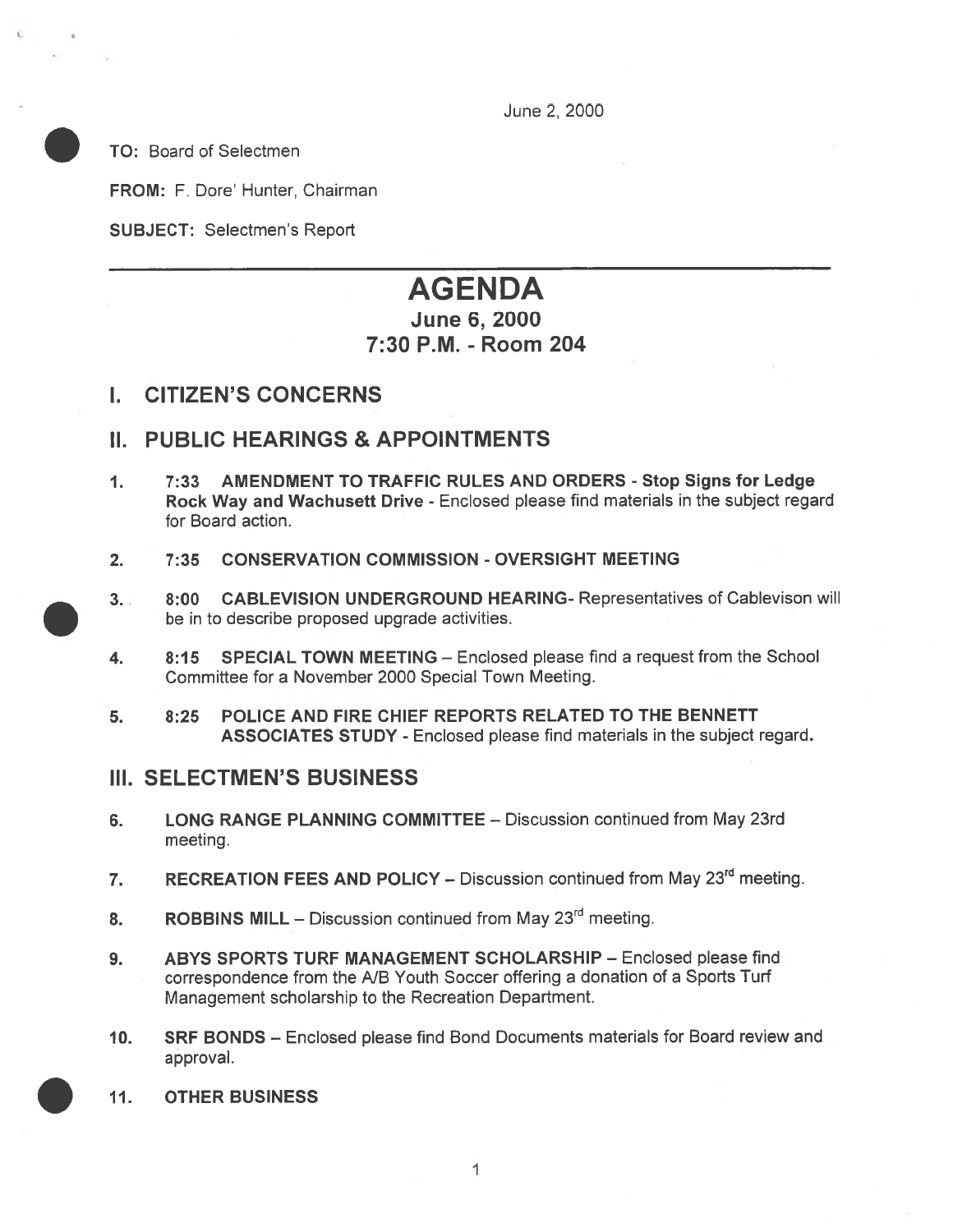# IV CONSENT AGENDA



- . 12. ACCEPT MINUTES Enclosed <sup>p</sup>lease find minutes of April 25 and May <sup>9</sup> for Board acceptance.
- 13. ACCEPT GIFT Enclosed <sup>p</sup>lease find <sup>a</sup> reques<sup>t</sup> from the Police Chief for acceptance of <sup>a</sup> <sup>g</sup>ift from the Acton Boxborough Celebration Committee for use in the DARE program.
- 14. COMMISSION ON DISABILITY Enclosed please find a request to accept a start up gran<sup>t</sup> for <sup>a</sup> Video/Audio taping Project at the Arboretum.

### V. TOWN MANAGER'S REPORT

15. STATUS OF FINANCE DEPARTMENT STAFF AND COMPUTER EXPERTISE ON STAFF.

# VI. EXECUTIVE SESSION

#### ADDITIONAL INFORMATION

Enclosed <sup>p</sup>lease find additional correspondence that is strictly informational and requires no Board action.

#### FUTURE AGENDAS

To facilitate scheduling for interested parties, the following items are scheduled for . discussion on future agendas. This IS NOT <sup>a</sup> complete Agenda.

June 20- Personnel Bd. Oversight Mtg., Bd. Of Assessor's Oversight, Cable Television Oversight Mtg. July 18 - VCC Oversight Meeting **August 15** Sept 12 — HDC /HC — Possible Merge

#### GOALS 2000-2001

- 1. HDC Bylaw review. (Dore'/Herman)
- 2. To obtain facilities <sup>p</sup>lan and bring to Fall Town Meeting. (Dote')
- 3. Develop <sup>a</sup> policy regarding appointments. Get the non-groups organized and regularization of non-charter committees. (Dore').
- 4. Determine future of Vaillancourt House 17 Woodbury Lane. (Herman)
- 5. Expect Board to follow school construction. Dore' will continue the oversight of the building (Dore')
- 6. Robbins Mills -Contingent on override is affirmation that the Manager will have review. (Ttey)
- 7. Implementation of the Bennett report, that it should be reviewed and implemented. (Dare')
- 8. Revisit the <sup>2020</sup> process and review make-up and consider expan<sup>d</sup> or reduce the membership. (Peter)
- 9. Provide looking at salary levels in the organization, include liaison with Personnel Board (Trey /Peter)
- 10. Review Board of Health duties to expand its role <sup>h</sup> so it becomes <sup>a</sup> more visible department. (Pam)
- 11. Formulate charge and suggested membership list for <sup>a</sup> "Long Range Planning Committee" (Ashton):

#### FY 2000 GOALS carried forward

- . 12. Resolve the Audubon Hill problem/issues (Trey)
- 13. Establish or reconstitute <sup>a</sup> Computer Advisory Committee for Municipal issues (Dote')
- 14. Develop <sup>a</sup> comprehensive Beaver Nuisance policy (Pam)